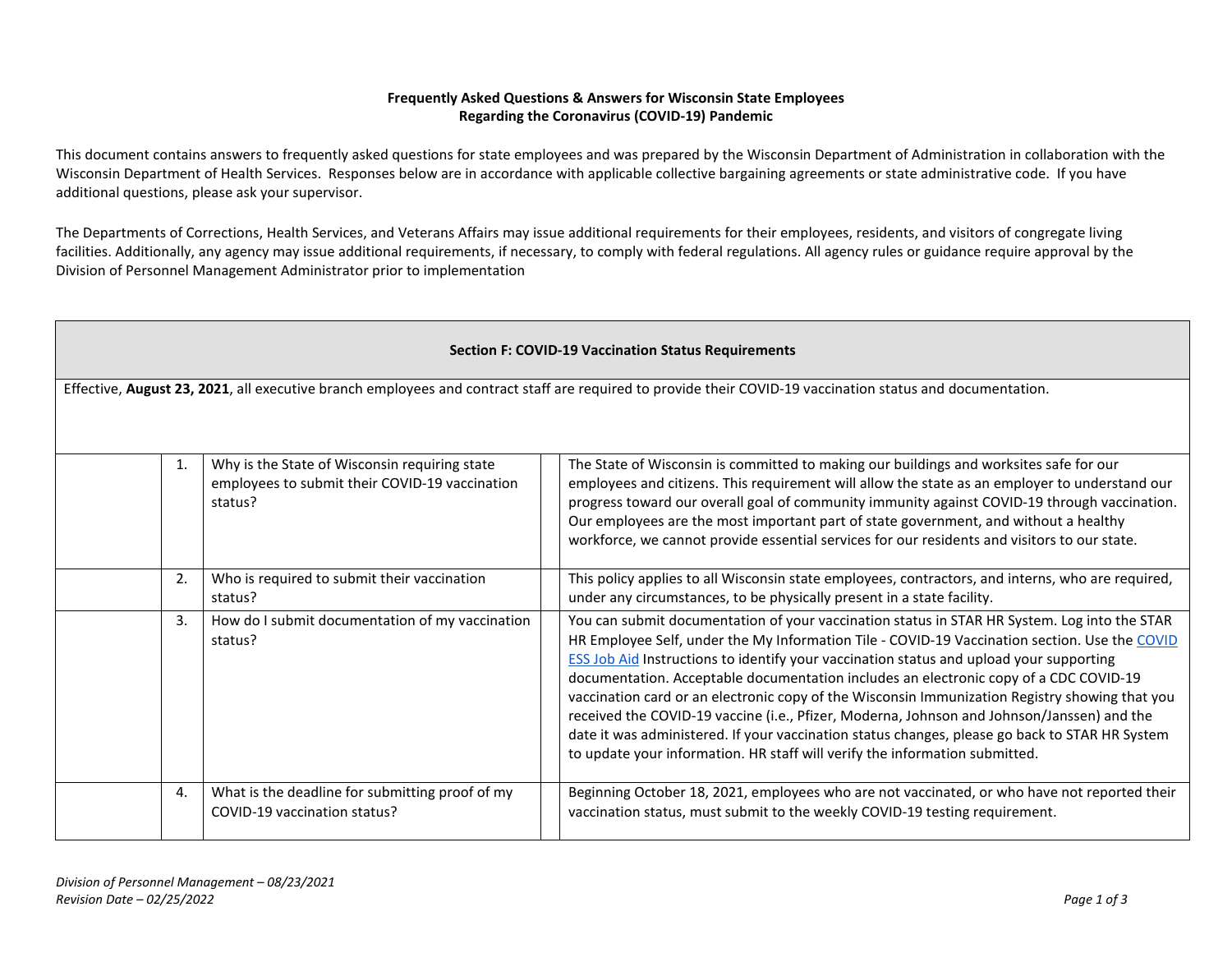| 5.  | Do new employees need to submit<br>documentation of their COVID-19 vaccination<br>status?      | New employees are required to provide documentation of their vaccination status in STAR HR<br>System as soon as the new hire has access to the system, within the first pay period of their start<br>date. Employees who do not report their vaccination status with supporting documentation or<br>who are not vaccinated, after this period, must submit to weekly COVID-19 testing.                                                                                                                                                                                                                                                                                                                                                                                                                                                                                                                                                                                           |
|-----|------------------------------------------------------------------------------------------------|----------------------------------------------------------------------------------------------------------------------------------------------------------------------------------------------------------------------------------------------------------------------------------------------------------------------------------------------------------------------------------------------------------------------------------------------------------------------------------------------------------------------------------------------------------------------------------------------------------------------------------------------------------------------------------------------------------------------------------------------------------------------------------------------------------------------------------------------------------------------------------------------------------------------------------------------------------------------------------|
| 6.  | What if I have personal, medical, or religious<br>reasons for not wanting to get vaccinated?   | This policy does not require employees get a COVID-19 vaccination. It requires employees and<br>contractors to provide their COVID-19 vaccination status.                                                                                                                                                                                                                                                                                                                                                                                                                                                                                                                                                                                                                                                                                                                                                                                                                        |
| 7.  | Who will maintain documentation of my COVID-19<br>vaccination status information?              | This information will be captured and maintained by human resources staff in STAR HR System.<br>STAR is a secure system that adheres to the state of Wisconsin government record retention, IT<br>privacy practices and compliance policies.                                                                                                                                                                                                                                                                                                                                                                                                                                                                                                                                                                                                                                                                                                                                     |
| 8.  | Does an employee on a leave of absence have to<br>comply with the requirements of this policy? | Employees currently on approved leave will be required to submit their COVID-19 vaccination<br>status and supporting documentation in STAR HR System prior to return to work from their<br>approved leave.                                                                                                                                                                                                                                                                                                                                                                                                                                                                                                                                                                                                                                                                                                                                                                       |
| 9.  | Are employees given paid work time to get the<br>COVID-19 vaccine?                             | A reasonable amount of time in pay status will be provided to employees who elect to receive<br>the vaccine during normal work hours. Employees should work with their supervisor to receive<br>approval in advance, according to agency policy. Vaccination clinics are being hosted by the<br>State in August and September. Additionally, you can find a vaccination site near you or your<br>work site.                                                                                                                                                                                                                                                                                                                                                                                                                                                                                                                                                                      |
| 10. | Who will my COVID-19 vaccination status<br>information be shared with?                         | The vaccination information you provide will be treated as confidential medical records. It will be<br>maintained separately for each employee as required under the American with Disabilities Act<br>(ADA). Information regarding whether a staff member has submitted their vaccination status<br>may be accessed by agency HR staff or other agency staff with a business need to know, and<br>others authorized by law. This information will allow the state as an employer to understand our<br>progress toward our overall goal of community immunity against COVID-19 through vaccination.                                                                                                                                                                                                                                                                                                                                                                              |
| 11. | What if I cannot locate my COVID-19 vaccination<br>card or documentation?                      | Contact the provider who administered the COVID-19 vaccination to request proof of<br>vaccination. This may be a health department, pharmacy, or primary care provider.<br>Documentation should include your name, the name of the healthcare facility/provider, type of<br>vaccine, and the date(s) of vaccination. You can also access and print your COVID-19 vaccination<br>record through the Wisconsin Immunization Registry Public Information Access webpage, if you<br>received your vaccination in Wisconsin, using the instructions below:<br>If you have a social security number, Medicaid ID, or Health Care Member ID, you can access<br>$\bullet$<br>your record through the Public Immunization Record Access webpage.<br>If you do not have one of these numbers, you can access your record one of two ways:<br>Option 1: Fill out the Wisconsin Immunization Registry Record Release<br>$\circ$<br>Authorization, F-02487 and have your records sent to you. |